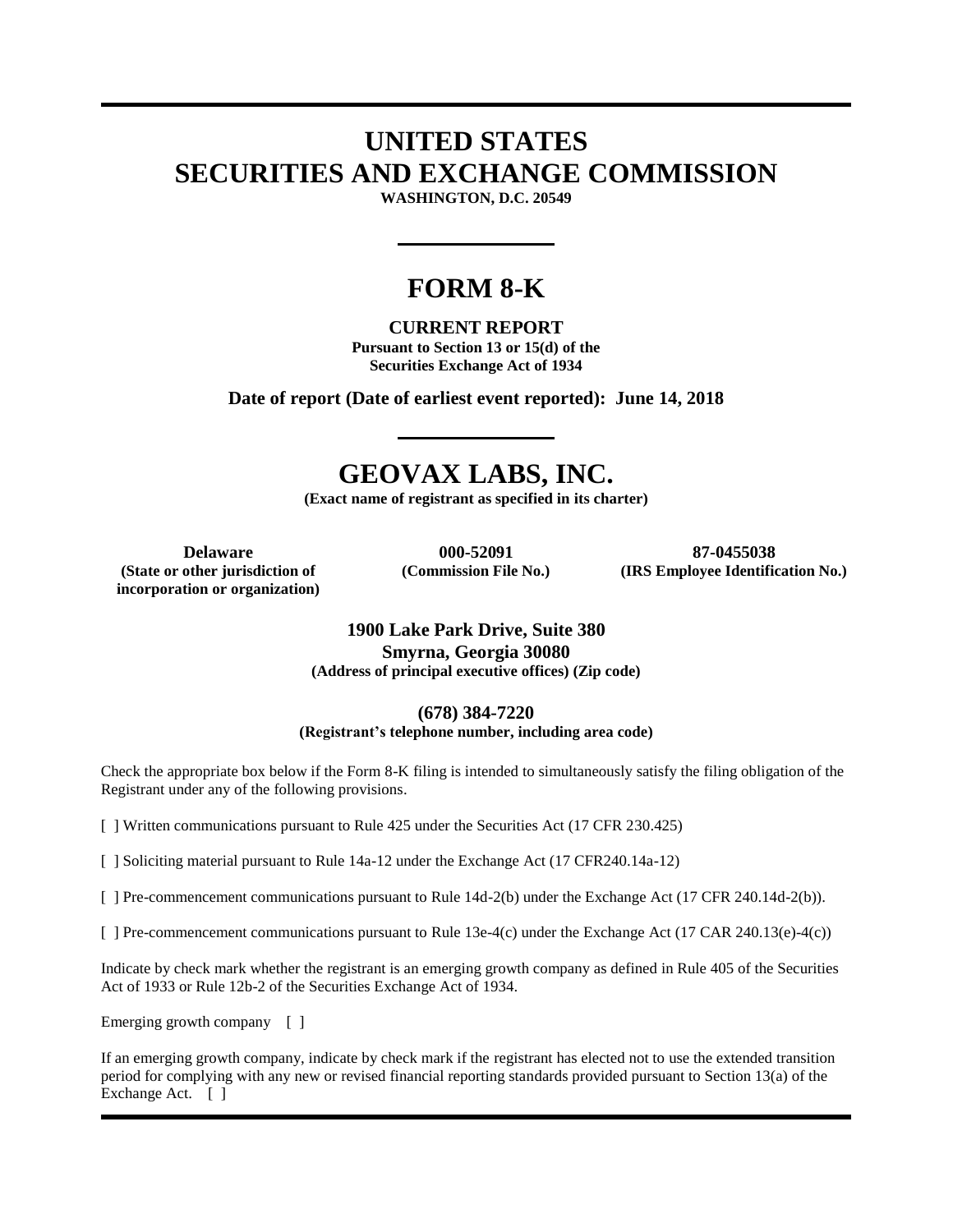This Form 8-K and other reports filed by GeoVax Labs, Inc. (the "Registrant") from time to time with the Securities and Exchange Commission (collectively the "Filings") contain forward looking statements and information that are based upon beliefs of, and information currently available to, the Registrant's management as well as estimates and assumptions made by the Registrant's management. When used in the Filings the words "anticipate", "believe", "estimate", "expect", "future", "intend", "plan" or the negative of these terms and similar expressions as they relate to the Registrant or the Registrant's management identify forward looking statements. Such statements reflect the current view of the Registrant with respect to future events and are subject to risks, uncertainties, assumptions and other factors relating to the Registrant's industry, operations and results of operations and any businesses that may be acquired by the Registrant. Should one or more of these risks or uncertainties materialize, or should the underlying assumptions prove incorrect, actual results may differ significantly from those anticipated, believed, estimated, expected, intended or planned.

### **Item 5.07 Submission of Matters to a Vote of Security Holders.**

We held our annual meeting of stockholders on June 14, 2018. We received proxies for 122,883,813 shares (approximately 80.98%) of our issued and outstanding shares of common stock, as of the record date of April 16, 2018. Our stockholders voted on the following proposals and the results of the voting are presented below.

#### **Election of Directors**

Our stockholders approved the slate of directors consisting of six members to hold office until the next annual meeting of stockholders or until their successors are duly elected and qualified. There was a total of 96,549,085 broker non-votes on this item.

| <b>Nominee</b>       | <b>For</b>   | Withheld  |
|----------------------|--------------|-----------|
| Randal D. Chase      | 25,350,968   | 983.760   |
| David A. Dodd        | 25,341,703   | 993,025   |
| Dean G. Kollintzas   | 25,081,574   | 1,253,154 |
| Robert T. McNally    | 25, 135, 662 | 1,199,066 |
| Harriet L. Robinson  | 25,349,111   | 985,617   |
| John N. Spencer, Jr. | 25,043,301   | 1,291,427 |

#### **Ratification of Independent Auditor**

Our stockholders approved the ratification of Porter Keadle Moore LLC as our independent registered public accounting firm for the fiscal year ending December 31, 2018. There were no broker non-votes on this item.

| For<br>_____ | <b>Against</b> | <b>Abstain</b> |
|--------------|----------------|----------------|
| 119,277,894  | 1,940,304      | 1,665,615      |

#### **Advisory Vote on Executive Compensation**

Our stockholders approved, on a non-binding advisory basis, the compensation of our named executive officers. There was a total of 96,549,085 broker non-votes on this item.

| For        | <b>Against</b> | <b>Abstain</b> |
|------------|----------------|----------------|
| 23,816,403 | 1,948,520      | 569,805        |